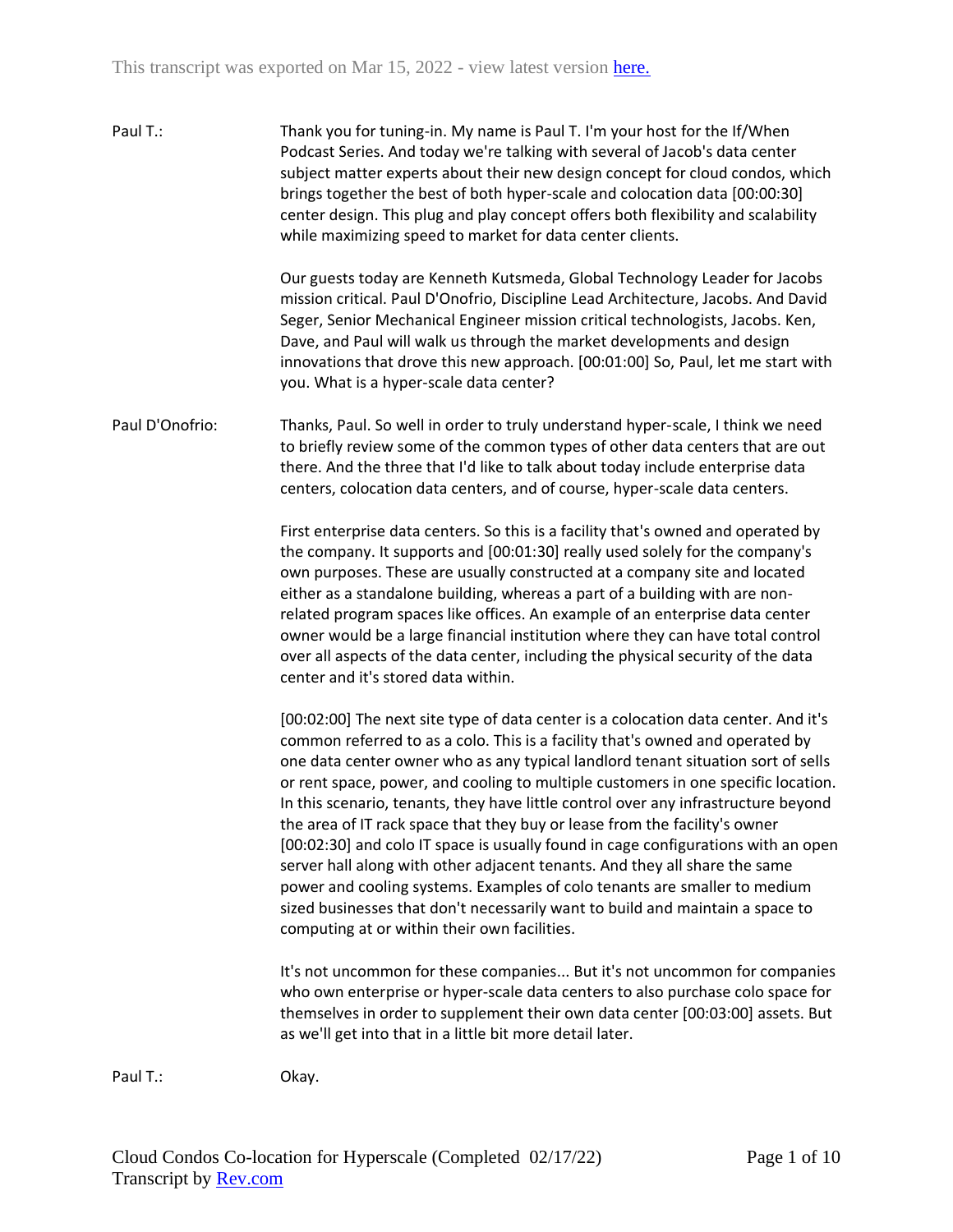Paul D'Onofrio: So that would bring us to our third data center type. And of course that is hyperscale data center. And hyper-scale computing is that which is really necessary for the cloud and big data storage to occur. And therefore a hyper-scale data centers are owned and operated by the company that it supports. And examples of such hyper-scale data center proprietors that people are probably most familiar with include companies [00:03:30] like Amazon, Facebook, and Apple. Google, and Microsoft are also in this group of hyper-scale data centers. So in the simplest of terms, Paul, a hyper-scale data center is a really big data center.

> However, they still do come in a wide variety of configurations and sizes and hyper-scale facilities, they typically start around 10,000 square feet for the data halls and about 500 cabinets also commonly known as racks and numbers only [00:04:00] go up from there. Quite significantly higher in some facilities. Other aspects typically associated with a hyper-scale data center are a robust redundancy of systems N plus one, N plus two, or even two N for some systems, they're highly scalable and expandable. And they're usually outfitted the high fiber count and an ultra high speed network. So as it relates to cloud condos, which we will be getting into a little bit more detail shortly, I really think the colo and hyper-scale [00:04:30] data models are the ones that will most be applicable to our discussion today.

- Paul T.: Okay. And then Ken, so let me ask you why are hyper-scale clients considering in colocation? What's in it for them?
- Kenneth Kutsmed...: So, Paul, I think prior to COVID-19, the online traffic within that cloud space. It was really projected quadruple by the end of 2021. And then COVID-19 hit and we saw that radical shift between business and social online behavior. People started to work online [00:05:00] more. They went to school online, shopping, and even socialization now is done all online. Everybody's in a Team meeting. And when you look at that, that cloud traffic is just continuing to grow every day. And then so even after the pandemic is finally over, we believe that that online behavior will continue and things are just not going to go back to the way they were before COVID. So the hyper-scale clients are really trying to keep up with that ever increasing compute demand, and they need that extra data center capacity. The problem [00:05:30] really is that the hyper-scale, the large hyper-scale facilities that they're used to take time to build. You got to go through site due diligence, you got the land acquisition, you got to get the utility infrastructure, all that can take months or even a year.

So the hyper-scale clients are really looking at colocation for immediate help. The colocations generally have the land, the utility infrastructure already in place. So that'll really help speed up that process and help get them the data center capacity that they need much quicker. [00:06:00] Some other things that they're looking at the hyper-scale clients are looking to colocation for that global reach, to be able to get into those new and emerging markets, maybe non-traditional markets that they're not in already. And it's specifically in those areas of the world where they don't do business, they don't have the contacts,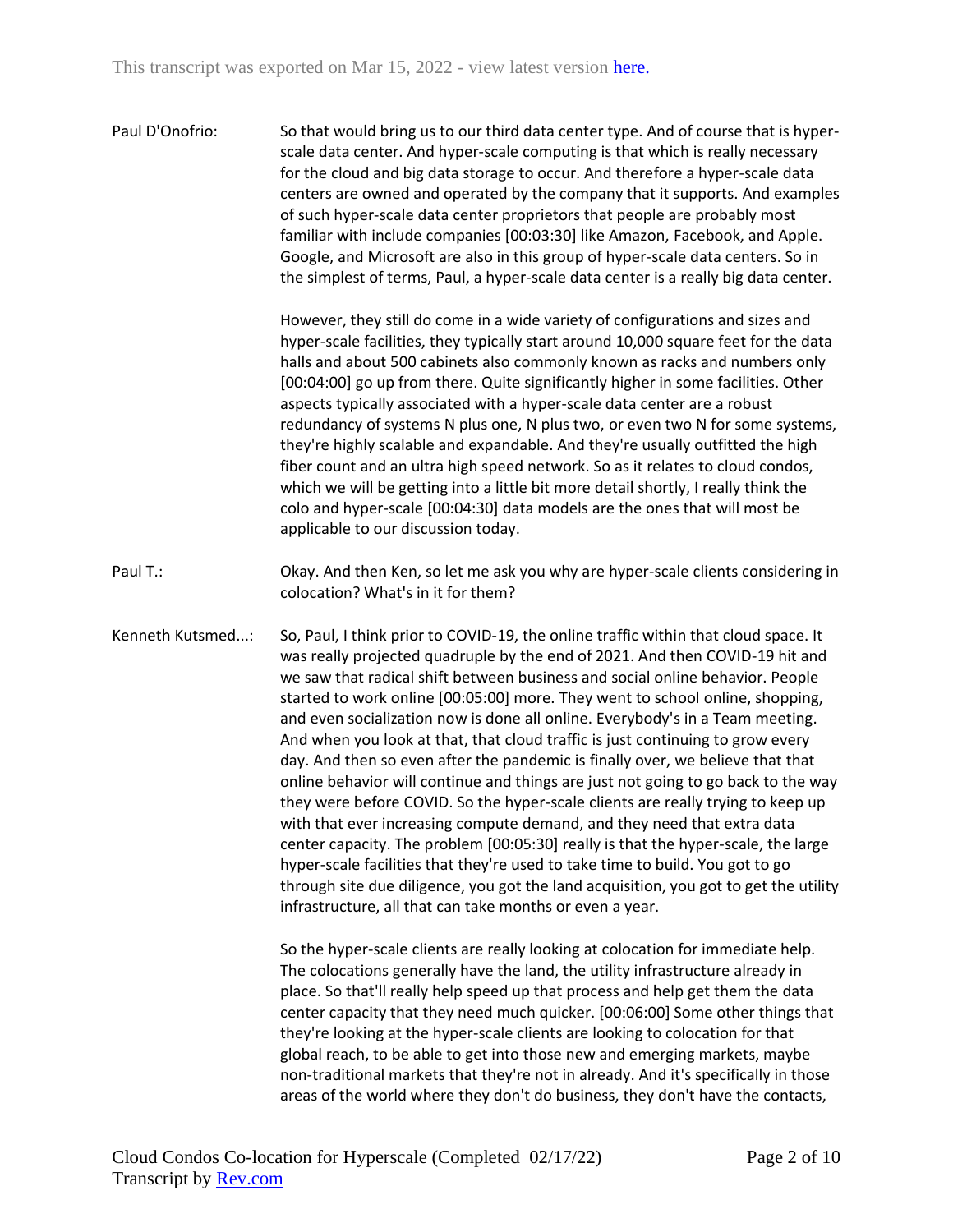they're not familiar with the procedures, the governments, and so forth. So those types of things can really help. And the colocation also offers the flexibility so they can go into those markets, they can test [00:06:30] them, and then if they want, they could switch between markets as that online activity shifts between regions.

Paul T.: Okay. And then Dave, so Paul, mentioned earlier this thing, cloud condo, and that might be a new term for some folks. I know prior to our talk today, I hadn't heard much about that. But it sounds like a fascinating concept. Can you tell us a little bit about what is cloud condo?

David Seger: Yeah, sure. Well, I can tell you, [00:07:00] it's not a residence at the top of the latest high rise. The cloud, Ken, talked to about was probably is a reference to the data center infrastructure that supports the systems out there that we're using, now especially, with a lot of remote working, which became very rapidly growing market. And so that's where the cloud came from. The condo as you [inaudible 00:07:23] we took that from real estate. Basically, if you consider a standard colocation facility to be similar [00:07:30] to an apartment complex, it's being made up of smaller, sometimes not so private areas, but they mostly share their amenities. And then the enterprise data centers that, Paul, talked about, they're more like standalone homes with large private areas, dedicated amenities. And the hyper-scale is the subset of that, basically states or mansions.

> So the condo is between the two, which we have larger private areas, mostly dedicated amenities, [00:08:00] a few that are shared, for instance, condominium many times, there's hallway is shared, but everything else is secured and private. So the cloud condo with that, the Jacob's team took a look at providing an option for those data center users who need the dedicated space, need the dedicated mechanical electrical systems. And either they don't have the time. Maybe they don't have the resources that the moment or the need to execute a full scale estate data center. So that's where the term cloud condo came from.

Paul T.: CK. And then so [00:08:30] how is cloud condo designed different from say a traditional colocation data center?

David Seger: Sure. As I mentioned, many of the traditional colocations or designed for small areas like an apartment, smaller areas. Then are typically desired by the hyperscale users, they need less power, less cooling, less space. Colocations; so they share those systems for the economies. They segregate in smaller increments. Some are to a server within a cabinet, sometimes it's by a cabinet, or a small [00:09:00] group of cabinets. Caged areas occasionally you'll see a walled-off areas, but usually it's into a caged area. And that's the colo. And then we're looking at the hyper-scale, they're looking, as I said, larger deployments, very secure, dedicated power. They don't want to share systems. They wanted to share the backup systems. Physical separation for security and fire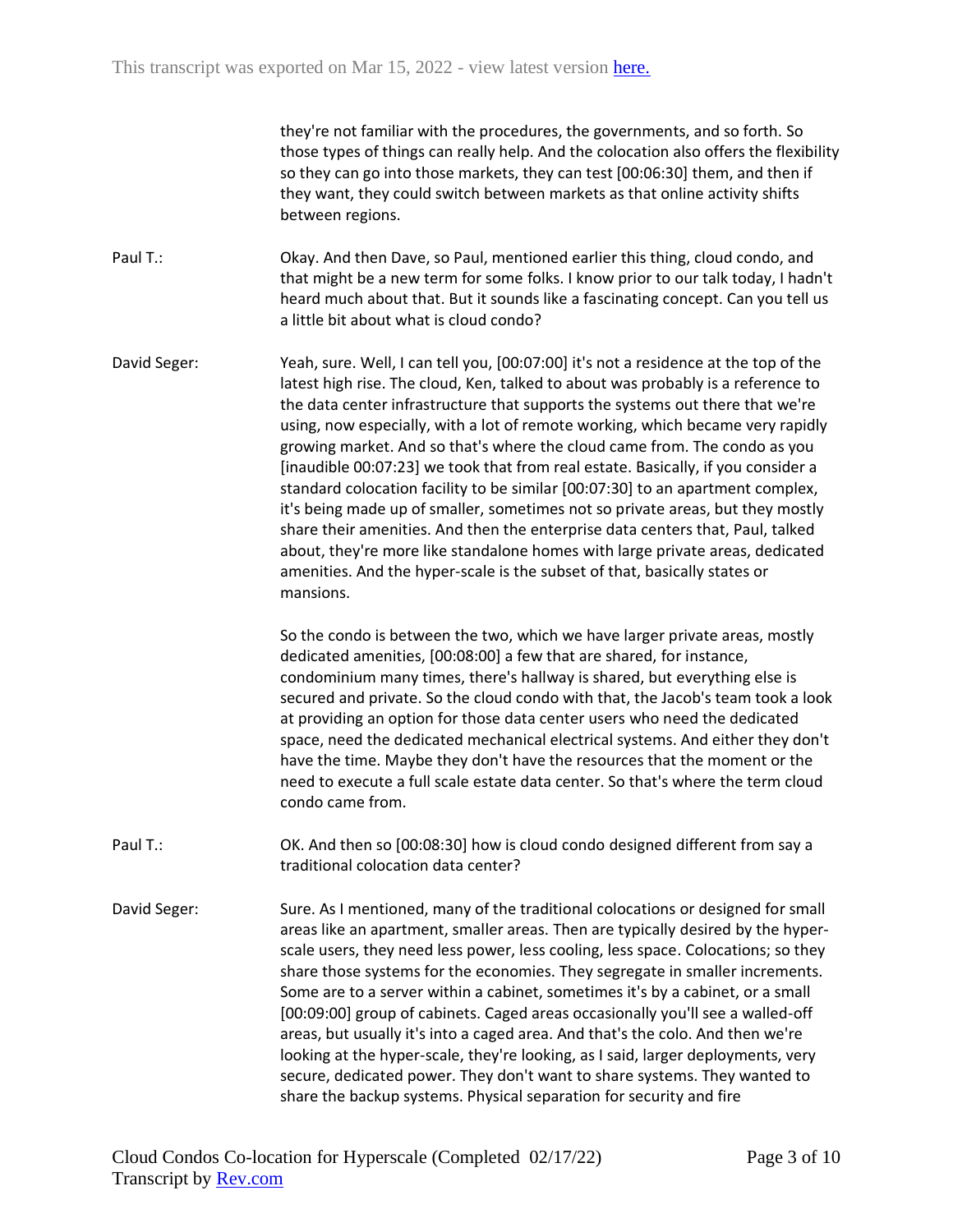departmentalization. And that kind of thing. Ken, you've looked in this a little bit too also. You have some commentary?

- Kenneth Kutsmed...: Yeah. I think [00:09:30] like you said, it's really, when you look at a colocation, the electrical systems are shared, the redundancies are shared. So if we had a power outage, certain people may get their redundancy. Where the cloud condo is, it's your redundancy. It's the specific client's redundancy. It's not shared. Same with mechanical systems. And mechanical systems are theirs. They're not shared. So they have control over that. And like Dave said, that the apartment or dormitories that work, you're just putting a lot of different people in the same space. [00:10:00] The cloud kind of gives you that security and fire protection that you're looking for.
- Paul T.: Okay. So, Paul, let me ask you, what are the advantages of using the cloud condo design concept?
- Paul D'Onofrio: So, Paul, a lot of it is exactly what, Ken and Dave, have talked about when they were describing the cloud condos. So cloud condo space is available to customer in larger capacity blocks. The server hall spaces that [00:10:30] we've kind of set a design at about a five megawatt module with independent power and cooling systems to support each module. This is opposed to that limited power capabilities and shared power and cooling offered in the colo or environment. These blocks are scalable. So in that a client may opt for more than one block of five megawatts at a time. And right now we have it kind of configured to where we could go up to 30 megawatts in a single building and increments of five megawatts. And [00:11:00] as a single story configuration, that was a speed to market decision.

But because again, lower story, one story, buildings are faster.to construct than 10 story buildings. But we could certainly, we do have options to scale it up to multi-story if a client needed to do so. And a lot of times that would be a site specific, a smaller site where you don't have an expensive ground you'd want to go higher. The modules are, as again as [00:11:30] Ken and Dave alluded to, are configured as separate and individual IT spaces, as opposed to shared space. This provides that physical separation from other customers. There's a lot of proprietary equipment and technologies that each of these customers develop on their own. And they don't typically want to see that. As well as a lot of times they're dedicated their utility infrastructure, their power and cooling. A lot of these companies come up with their own ways of doing things and they prefer to keep that to themselves. [00:12:00] And it's things that they can't typically deploy in a colo environment.

So it really, it gives them much more control, a client, much more control of the setup of their physical operations of their space and gives additional benefit as, Ken, also alluded to the fire partitions between different client spaces to protect their property. You are in a colo situation where you have the cages and your level of physical security is at the cage. They have to be open to allow for the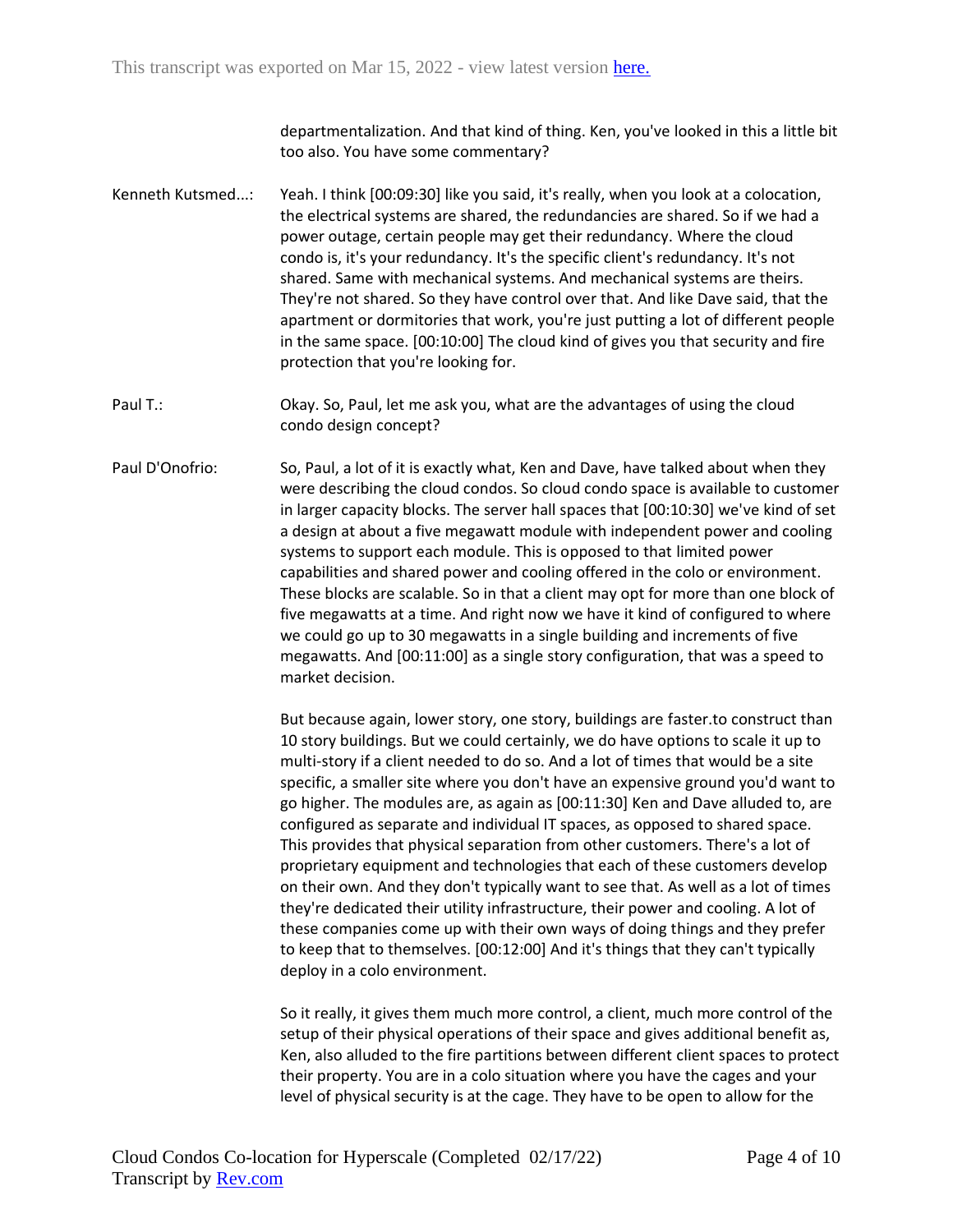airflow. So again, you don't get the visual security, [00:12:30] but also you're relying on all of the other customers' due diligence when it comes to their protocols for keeping their equipment safe and hazard free. So again, this takes that away as a risk for clients.

And I'll ultimately the cloud condo provides a greater offer for flexibility and offerings for customizations to the specific needs of an individual client. And then [00:13:00] also, I think a really big one to just reiterate again, is that speed to market as, Ken, alluded to. It takes a long time to build a hyper-scale data centers. These are large facilities. And finding a site and performing the due diligence, negotiating with the utility companies, and authorities for the considerable amount of power and water needed, that all has to happen even typically before you even start the design of the building, let alone the construction. So really [00:13:30] these benefits we think really are sort of the assets to kind of pursuing or looking at a cloud condo idea.

Paul T.: Okay. And then, can you describe, for our listeners, the cloud condo layout and architectural considerations that went into the design?

Paul D'Onofrio: Sure, absolutely. So, our goal was to design the building using a modular approach for both the building program and the physical structure and one that could be repeated. It also needed [00:14:00] to be flexible enough to accommodate an individual client's needs and to a degree anticipate future unknowns. So for the buildings program and physical characteristic, the baseline design is that single story, again, to help with speed to market, again, but with also the option to go multistory in order to accommodate those smaller sites. And as I mentioned earlier, we wanted to provide the separated server halls and infrastructure that could be dedicated to a single client. [00:14:30] We wanted to include the... And with those kind of standalone modules, they could fit out the space exactly to their liking.

> And so we included such things like sort of the POEs or points of entries. This is where the fiber enters the building in each module. So each module has the ability to accommodate an independent entry point. Where in a colo, they typically come in through a single room, it's a shared space. They don't all have to be used, but it's an option for clients [00:15:00] to use that. Circulation through the building, such that you don't pass through other customer spaces like you do in a colo environment and common service air areas that we call the head house, sort of, this is the administrative and logistics area. These front spaces could be shared, or they can also be configured to be somewhat to give a degree of separation and privacy to a particular client. So, a client can actually get a good portion of one of these buildings and almost [00:15:30] act like a hyper-scale data center for them. While another portion of the building could get distributed amongst other clients.

So for the first and for the server hall in the white space, we developed that module, that five megawatt IT computing capacity module that had mentioned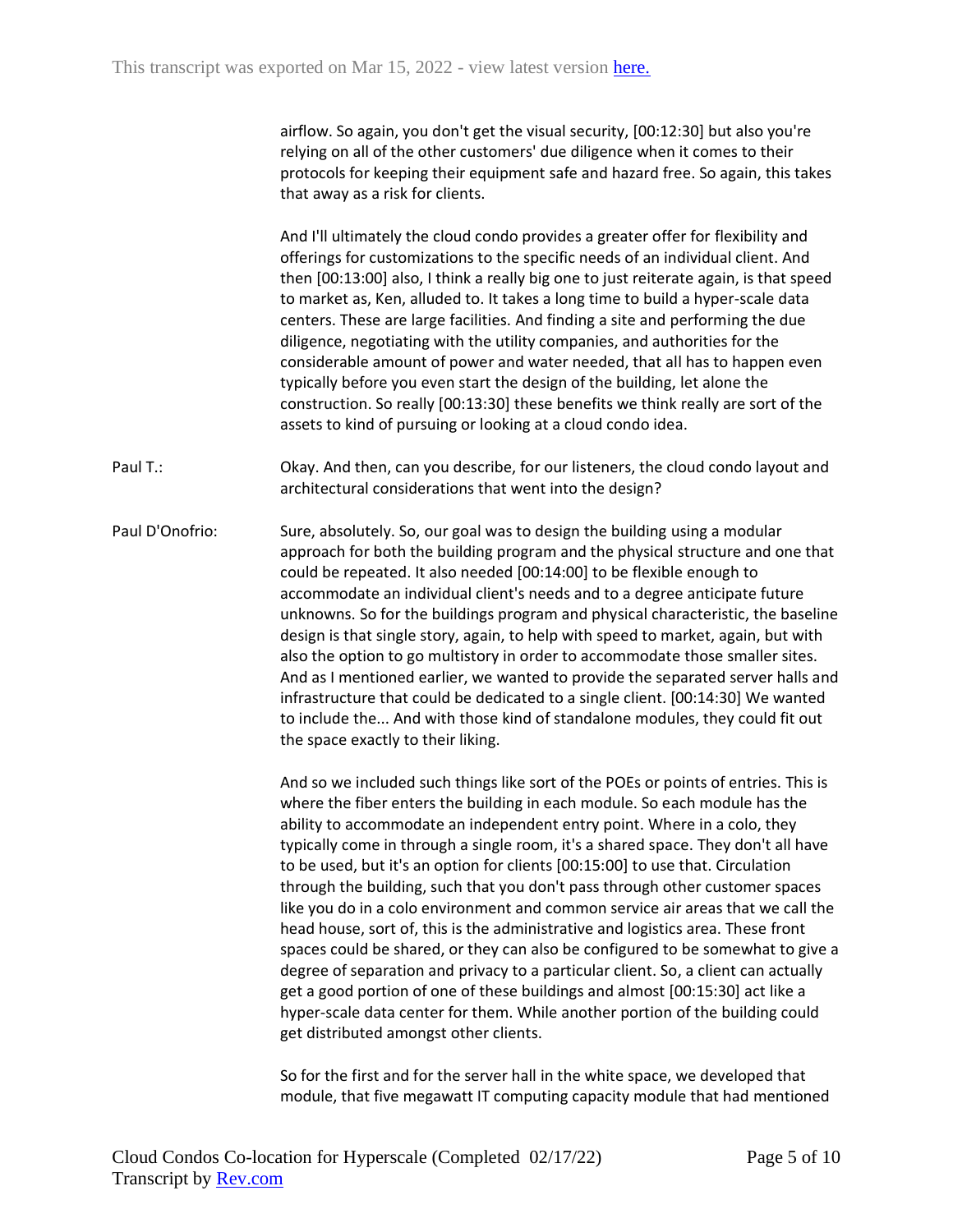before. We wanted this block to allow for scalability to accommodate the various rack entities that come in the IT industry. [00:16:00] If you have a higher amount of power draw at the rack, you'll need less racks to make up that five megawatts. So what we wanted to be, we wanted to... So by using a repeating structural grid, in all these areas of the building, we wanted that IT space to have the potential to be retooled and service either mechanical or electrical space in some way, or vice versa, more IT, depending. So that was, and I'll get into the building structure in a bit, but that was really the idea of that scaler modularity [00:16:30] repeating system.

We wanted to allow the power to accommodate the dedicated power and cooling as, Dave, mentioned earlier. But they'll give more detail on that. And as I mentioned, the fire separation of physical security, which are really important to these clients and give them that sort of ability to either a self performed fit out. Or in some cases, they could have a full service turnkey deployment if they chose sort of the baseline design systems [00:17:00] that we've developed.

So, ultimately, all these self-contained five megawatt modules can be scaled up to a day in a 30 megawatts and it is typically when the facility is completely completed. So six modules along with that common head-house, and they can be shared and divided into levels of privacy at the administrative and logistics side. And again, we also can explore increasing those capacities in a single building shell.

For the building shell, [00:17:30] we looked at the three options for building shells that we see as typical for the industry. Those are pre-engineered metal buildings, wide frame steel building frames, and precast concrete. And all of those could typically go on a slab on grade. And so what we wanted to do is we wanted to establish a structural grid that was both optimal and flexible to accommodate the variety of server hall configurations, but also accommodate the three different building shell systems that I just described.

[00:18:00] So first we looked to optimize the building structural grid layout, and optimum and repeatable structural bays that would accommodate the different layouts of IT racks and hot aisle containment. That modular building design and construction, structural bays with longer beam spans to provide greater flexibility for equipment layouts. We wanted to eliminate the columns within the server halls, really to minimize loss of rack positions. Again, they are repeated rows. And so any interruptions is just something we think it would [00:18:30] be nice to design out. And we found that 60 feet is a typical span. That was good. That would work with those three building systems. And it's also the 60 feet is a good size for a structural member, that to be transported overland, as single members. And that sort of promotes faster or installation in the building.

And then one more characteristic on the architectural side, but also that we felt we needed to really include in this design; in the event is that the cloud condo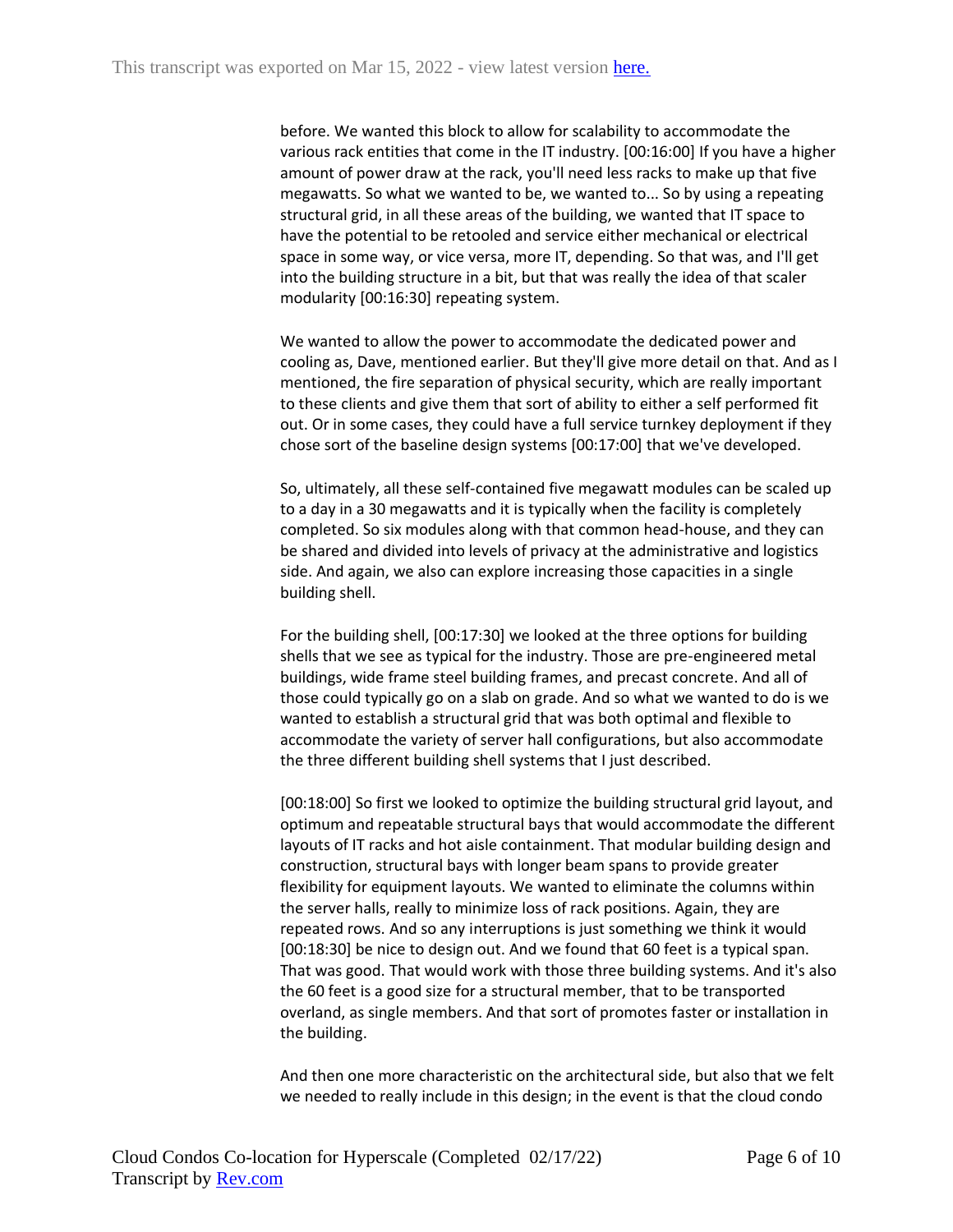[00:19:00] owner decided to revert the facility back to a traditional colo business model. So this can certainly be done with the cloud condo design without having to do a whole sale retooling or renovations or modifications of the primary building shell. And therefore they could go back to those shared server halls and sharing power and cooling systems if necessary.

Paul T.: Okay. And then, Ken, let's peel this back just a little bit further. So what makes the electrical systems unique?

Kenneth Kutsmed...: [00:19:30] Paul, I think the one thing that's unique about the electrical system is the configuration of the equipment. Oftentimes with data centers, the electrical is the last trade to begin work. They're always waiting for the building to be complete before they can install and connect the equipment. So with the cloud condo design, we kind of packaged and skid mounted all the major equipment and moved it outside, outdoors. So this way it could really be fabricated, connected, tested, even installed all before the building is even constructed or during the building construction. [00:20:00] And we really tried to minimize those connections from the outdoor to indoor equipment. And we tried to standardize. Utilizing standard components try not to be very unique component to help reduce that construction time.

> I think another unique aspect is the flexibility of the plug and play design. And when you look at electrical systems, it's really dependent on what's available and the sizing of the equipment and different regions of the world. You go into certain regions where you can't get a three megawatt [00:20:30] generator. You're limited to an 1800 KW generator. So your design needs to adjust. So the cloud condo design, we broke up the equipment into individual power-trains, and that allows us to adapt to those differences in equipment sizes. The powertrain also allows us to, if we have a client that wants added redundancy, you could add on extra components to really increase that level of availability.

Some of the other thing is because the equipment's [00:21:00] outside, we can really adapt to the different client needs. So if a client uses batteries in their racks and doesn't necessarily have a central UPS, we can eliminate that from the design and it doesn't affect the overall footprint of the building. And we're not wasting space within the building because we had that space identified and then it wasn't used.

As Paul mentioned, and I think Dave well too, is hyper-scale clients have really spent a lot of time on their base designs. So they know what they want. They have [00:21:30] power system configurations that they feel comfortable with. And one of the advantages of the cloud condo is the electrical systems are really independent. So if that client has a system or configuration that they like, they can actually bring that and just plug it into our design. And allows them to utilize their designs if they want to.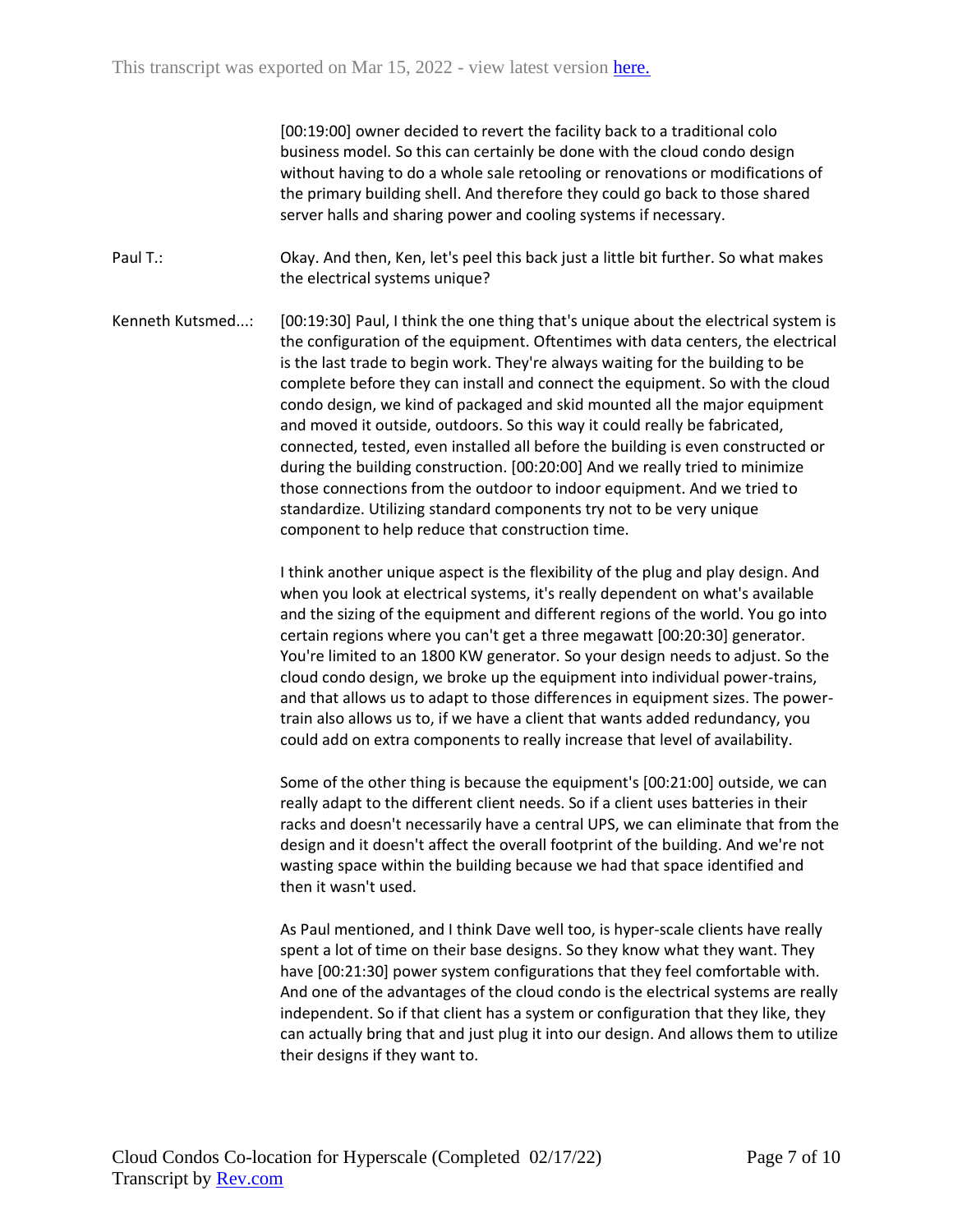- Paul T.: And then, I mean, with a data center like this, I imagine it's just an incredible amount of power needs to go into it, and [00:22:00] of course that generates a lot of heat and you have these sensitive systems. And so the data centers I've been in they're very cold, they're very temperature manage. So Dave, can you explain, with the cloud condo setup, explain the flexibility of the mechanical cooling systems and what considerations drove their design?
- David Seger: Certainly. Yeah, data centers, some of them do run cold. Some of them actually run warm. There's a wide variety. [00:22:30] When we started looking at this as Jacob's design team started, I was asked that question, "Well, what kind of cooling systems should we use?" And I provided the most accurate answer that anyone could possibly provide, which was that, well, that depends. As you can imagine, the mechanical systems really depended upon the climate it's going into. And so where is it going to be located? What's the availability of water, what's the quality of the water that's available? [00:23:00] We should look at sustainability issues around water use, the amount we're using, the need to worry about airborne molecular contamination, pollution outside can come in to... High humidity situation could come in and cause corrosion in IT gear. There's also other exposure such as extreme cold conditions, dust storms, and the list goes on and on. And the reply I got back was of course as accurate was, "Well, that depends."

So mechanical, we had a wide open canvas [00:23:30] and when we're considering all these site specific elements, picking a single cooling solution would necessitate making some compromises. But what criteria should be weighted heavier than others is sometimes it's a little bit dependent upon who's going to occupy this space. So in creating the cloud condo, rather than finding the best compromise that we thought was the best compromise, we looked into developing an overall data center configuration that would support multiple mechanical solutions and enable us to [00:24:00] select the system that's tailored to the client and the climate, the data centers. So basically the Jacobs design team used a holistic approach that allows us to deploy in this facility either a direct or indirect outside air colonization, standard crawl units with air cooled or water cooled economizers with, or without, excuse me, water cool chillers with or without economizers. And we could also applied various evaporation cooling techniques. This was all done with the goal to [00:24:30] allow us to do this quickly with minimal impacts to the architectural electrical systems.

So the mechanical equipment is of course selected to meet the cooling needs, as you mentioned, we got to keep it within the criteria. But furthermore, we looked at the electrical systems and the mechanical redundancies and the size of the mechanical equipment and how the backup and the switching should happen. And we sized the system such that we minimize the amount of what I'll call stranded electrical capacity there is. This is electrical capacity that we need [00:25:00] in a backup situation that's unused normally. Well, we want to minimize that, that's wasted overhead. So we took a careful look at what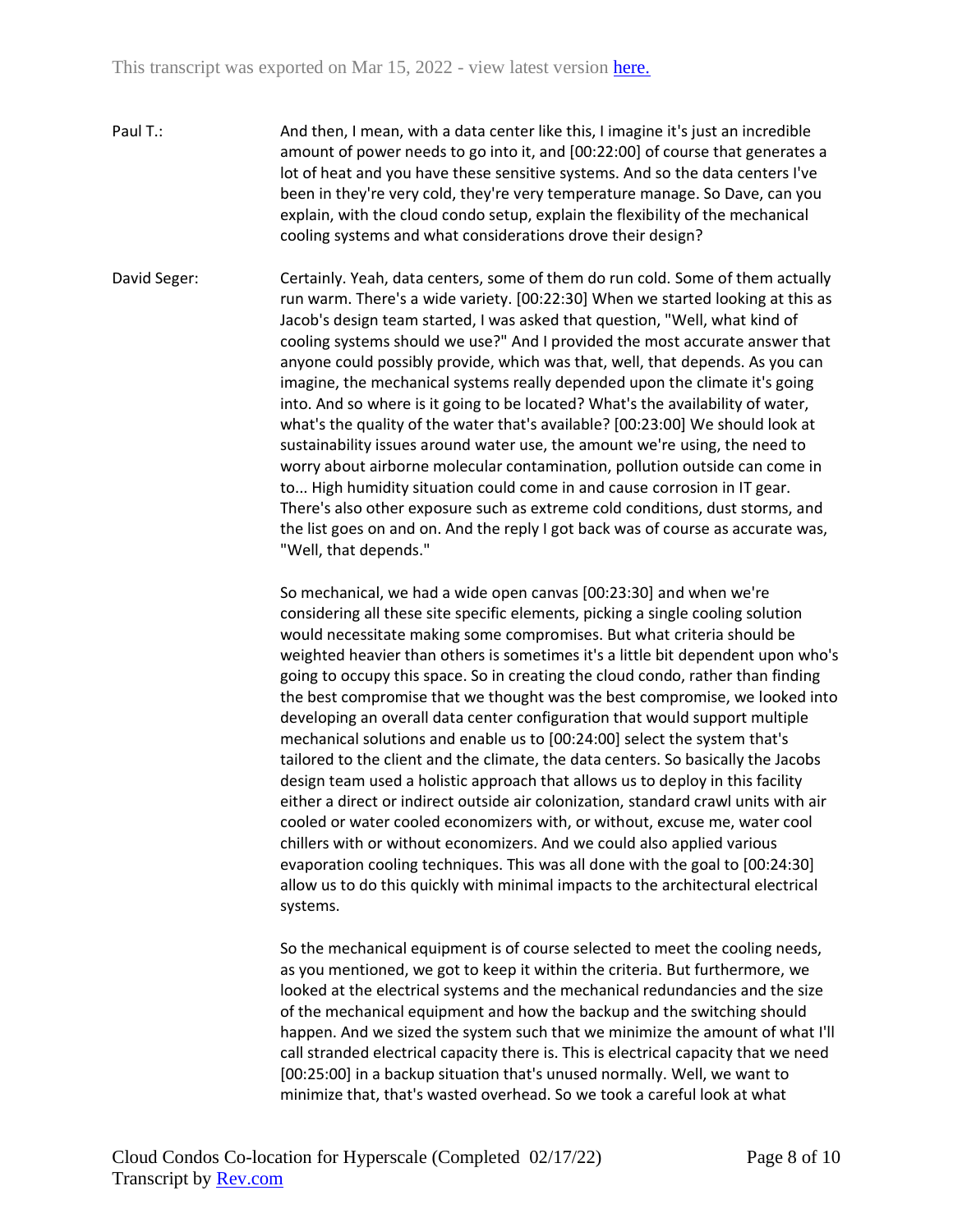equipment we can switch over and how we provide that backup. And architecturally, as I said, the system is designed so the mechanical systems have access to the space to access the external environment without needing to impact the location of the electrical systems or the distribution of this systems. And we maintain separation [00:25:30] between the mechanical electrical maintenance activities also from the IT space. So that as it gets reconfigured for these different cooling solutions, we maintain the secure IT environment.

So in a way, I know I haven't described the mechanical system, but the mechanical system, we have a very flexible mechanical system and it's married to a relatively inflexible electrical system. And we bridge that with a relatively semi-architectural system in order to [00:26:00] provide a total design that meets the use of the client taking into account the requirement that it's installed.

Paul T.: That's interesting. So Ken, I've heard a lot today. I mean, there's a lot going on with this cloud condo strategy and it's pretty fascinating. It seems to be, it offers a lot of flexibility, and scalability, and... So I'm kind of curious, can you summarize for us the advantages [00:26:30] of the cloud condo strategy?

Kenneth Kutsmed...: I think, like you said, as Dave and Paul, have discussed the isolation, the security, the flexibility are advantages over that traditional colo. But I think the major advantage is the speed to online availability. I mean the cloud condo plug and play block concept really shortens the design period. We have the base design components developed and then we can quickly adapt those depending on the various clients, depending on the region or even the site [00:27:00] configuration, how it's laid out. And because Jacobs is an integrated firm, each of our disciplines can perform those adaptations in parallel with each other. So we're doing it much quicker. You also look at the construction side, it's also shorter. The modular construction, the prefabrication, skid mounted, even vendor autonomy, and active supply chains can help reduce that construction of time. I mean, the thing is Jacobs really analyzed their experience with the traditional colocation and the hyper-scale to develop [00:27:30] this cloud condo design. And it's a concept that meets the needs and the variety of the different hyper-scale clients that are out there. And it does it in the modularity and the speed of the colocation.

- Paul T.: Okay. So I guess the last question for today is, what are the next steps for a client or potential client who wants to get started or wants to learn more about cloud condos?
- Kenneth Kutsmed...: Yes, so as part of this concept development Jacobs developed what we call a programming tool. And it allows [00:28:00] us to kind of review and evaluate customer criteria. So the tool really helps us customize our approach and it starts adaptation period of the cloud condo design for that individual client. So I think the next step would really be to reach out to Jacobs, learn more about the cloud condo design. We can give you the visuals that go along with it. And then